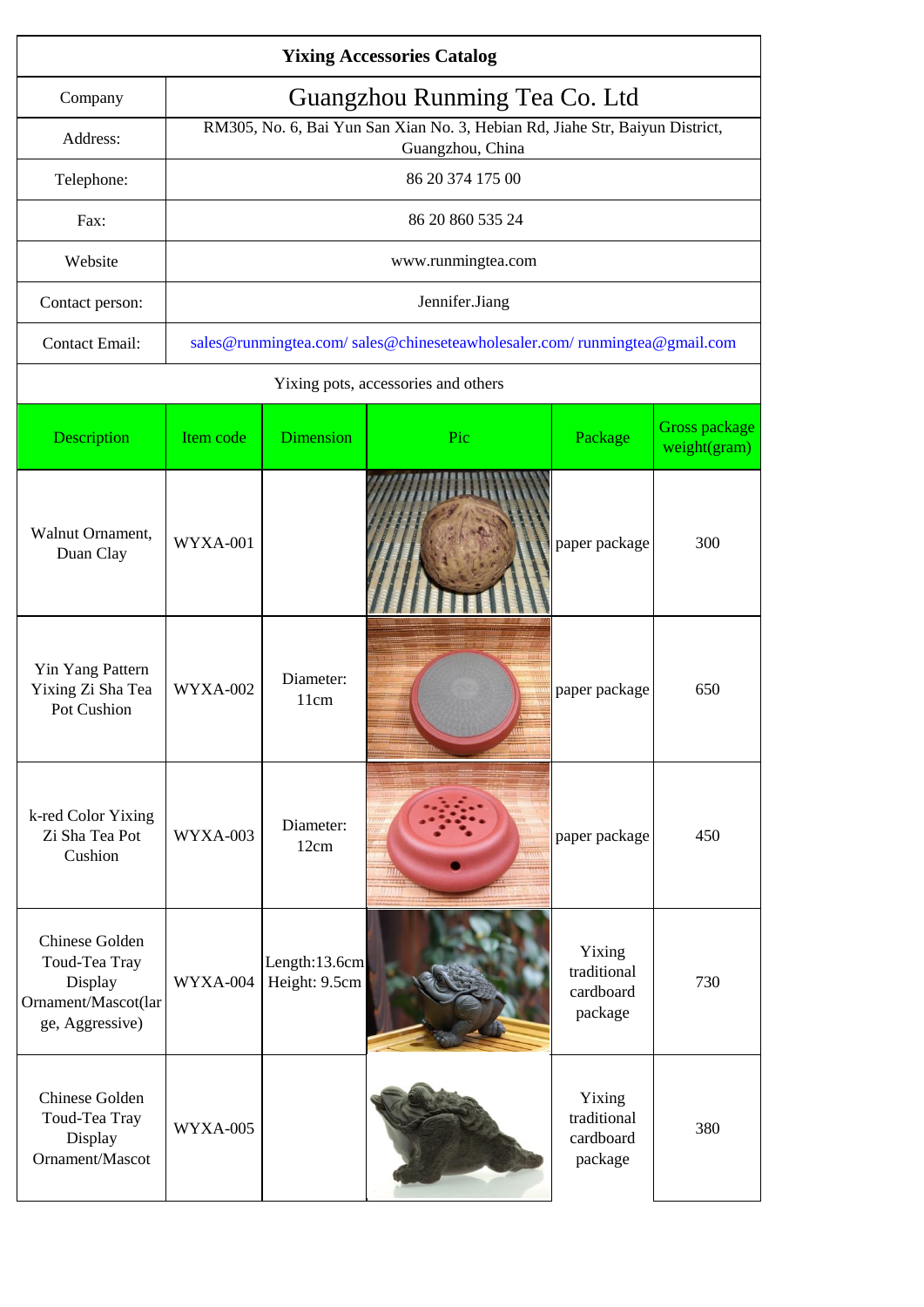| Tea Saint "Luyu"<br>Statue, Ge Kiln<br>Crackleware                       | WYXA-006        | L:6cm<br>W:6cm<br>H:7cm                        | Gift box<br>package                           | 210 |
|--------------------------------------------------------------------------|-----------------|------------------------------------------------|-----------------------------------------------|-----|
| Four Faces Buddha-<br>Zhu Ni Purple Sand<br>Clay                         | <b>WYXA-009</b> | W: 7cm<br>H: 7.5cm                             | Yixing<br>traditional<br>cardboard<br>package | 380 |
| Rosewood Root<br><b>Yixing Stand-Black</b>                               | <b>WCD-014</b>  | W: 8.6cm<br>H: 4.5cm                           | paper package                                 | 230 |
| <b>Rosewood Connected</b><br><b>Yixing Stands</b>                        | <b>WCD-015</b>  | W:21cm<br>H: 9cm                               | paper package                                 | 450 |
| Rosewood Convex<br>Three Connected<br><b>Yixing Pots</b><br>Stand(Black) | WYXA-013        | W: 8.6cm<br>H: 4.7cm                           | paper package                                 | 770 |
| Purple sand small<br>Gongfu cup(Dark)                                    | <b>WCP-039</b>  | Volume: 35cc<br>Width: 4.8cm;<br>Height: 2.8cm | paper package                                 | 200 |
| Shou La Hu(<br>Handmade Tea Pot),<br>190ml                               | WYXA-015        | Clay: Zi Ni<br>Clay<br>Volume:<br>190ml        | cardboard<br>package                          | 400 |
| <b>Traditional Shipiao</b><br>Yixing pot-220cc,                          | WYXA-016        | Volume:<br>220cc                               | Yixing<br>traditional<br>cardboard<br>package | 680 |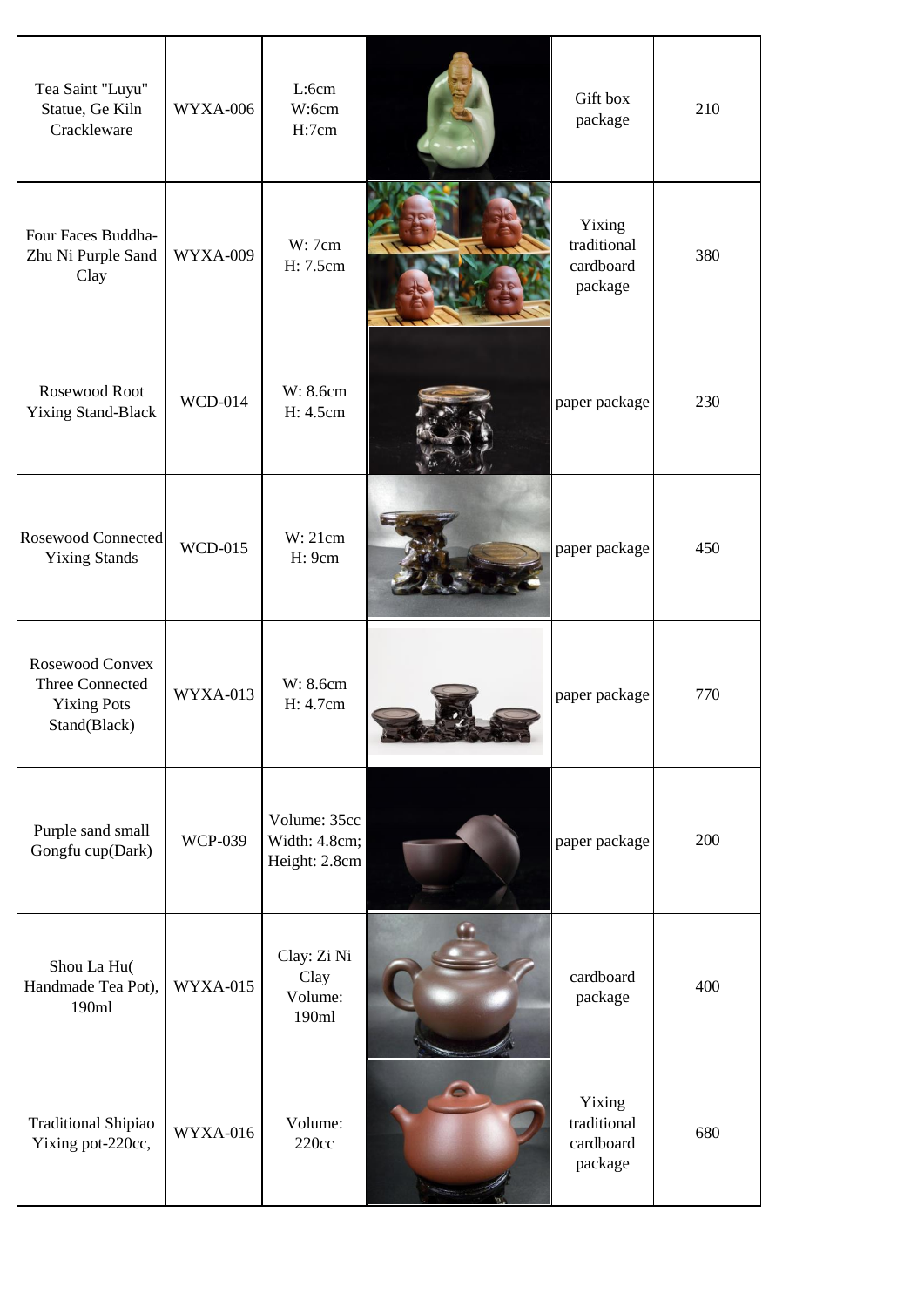| Chinese Zisha Clay<br>Red Color Drinking *<br>Sniffing Cups, 50ml<br>& 20ml          | <b>WCP-045</b>  | Sniffing cup:<br>H: 6cm<br>W:3cm<br>Volume:20cc<br>Drinking cup:<br>H:2.7cm<br>W:5cm<br>Volume:50cc  | 180                                           | paper package |
|--------------------------------------------------------------------------------------|-----------------|------------------------------------------------------------------------------------------------------|-----------------------------------------------|---------------|
| Chinese Zisha Clay<br><b>Black Color Drinking</b><br>* Sniffing Cups,<br>50ml & 20ml | <b>WCP-046</b>  | Sniffing cup:<br>H: 6cm<br>W:3cm<br>Volume:20ml<br>Drinking cup:<br>H:2.7cm<br>W:5cm<br>Volume: 50cc | 180                                           | paper package |
| <b>Traditional Yixing</b><br>Xishi pot-150ml                                         | WYXA-017        | Volume:150cc                                                                                         | Yixing<br>traditional<br>cardboard<br>package | 10            |
| Yixing Ban Ye Hu<br>Pot                                                              | WYXA-018        | Volume:280cc                                                                                         | Yixing<br>traditional<br>cardboard<br>package | 10            |
| Yixing Jiang Jun Hu<br>pot                                                           | <b>WYXA-019</b> | Volume:230cc                                                                                         | Yixing<br>traditional<br>cardboard<br>package | 10            |
| Sheng Deng(Lattern)<br>Yixing pot                                                    | <b>WYXA-020</b> | Volume:231cc                                                                                         | Yixing<br>traditional<br>cardboard<br>package |               |
| Yu Hua Long Yixing<br>pot                                                            | <b>WYXA-022</b> | Volume:<br>220cc                                                                                     | Yixing<br>traditional<br>cardboard<br>package |               |
| Dragon Shi Piao<br><b>Yixing Pot</b>                                                 | <b>WYXA-023</b> | Volume:<br>200cc                                                                                     | Yixing<br>traditional<br>cardboard<br>package |               |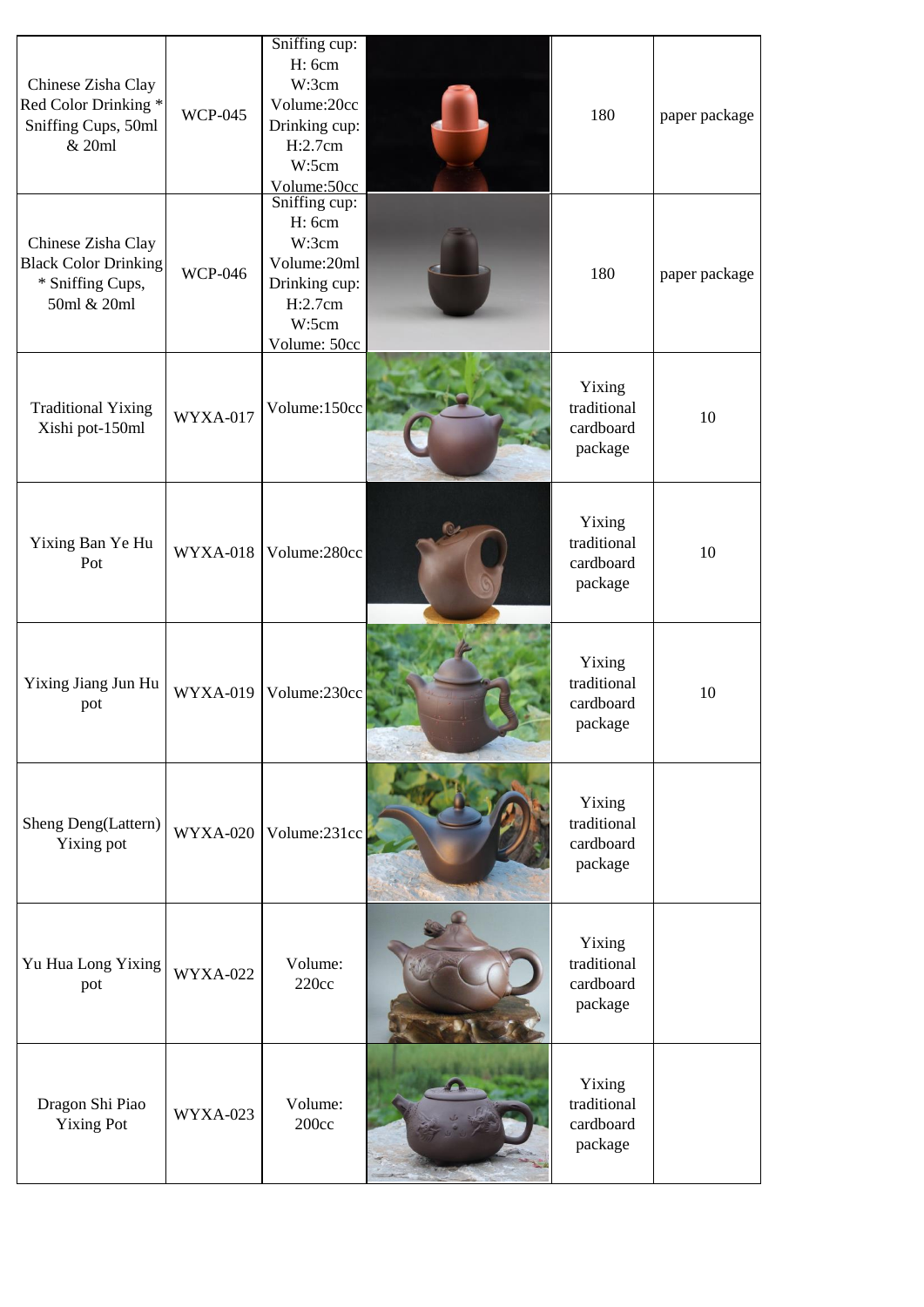| Xiao Shi Piao(small<br>shi piao) Yixing pot        | <b>WYXA-024</b> | Volume:<br>150cc | Yixing<br>traditional<br>cardboard<br>package |  |
|----------------------------------------------------|-----------------|------------------|-----------------------------------------------|--|
| Lan Hua Hu Yixing<br>pot                           | <b>WYXA-025</b> | Volume:<br>180cc | Yixing<br>traditional<br>cardboard<br>package |  |
| Xiao Nangua Hu                                     | <b>WYXA-026</b> | Volume:<br>200cc | Yixing<br>traditional<br>cardboard<br>package |  |
| Kui Hua Pot                                        | <b>WYXA-027</b> | Volume:<br>250cc | Yixing<br>traditional<br>cardboard<br>package |  |
| Chang Shou<br>Gui(longivety turtle)                | <b>WYXA-028</b> | Volume:<br>400cc | Yixing<br>traditional<br>cardboard<br>package |  |
| Sha Yu Yixing<br>Pot(Shark shape<br>Yixing pot)    | <b>WYXA-029</b> | Volume:<br>260cc | Yixing<br>traditional<br>cardboard<br>package |  |
| Shu Cha Yixing<br>pot(Tree's branch<br>yixing pot) | WYXA-030        | Volume:<br>150cc | Yixing<br>traditional<br>cardboard<br>package |  |
| Mei Nv Yixing<br>pot(Beauty Yixing<br>pot)         | <b>WYXA-031</b> | Volume:<br>410cc | Yixing<br>traditional<br>cardboard<br>package |  |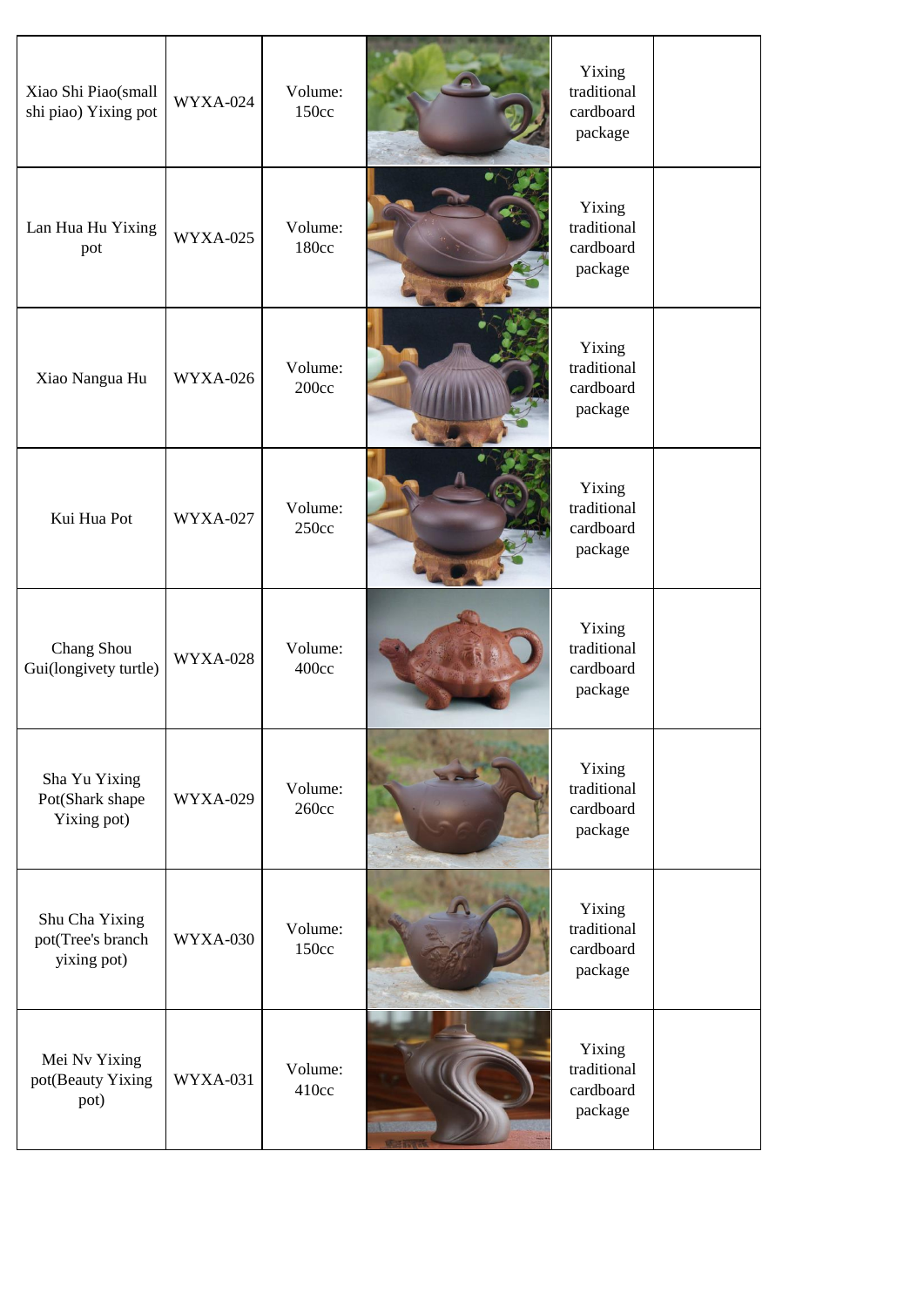| Tian Er (Swan)<br>Yixing pot                     | <b>WYXA-032</b> | Volume:<br>180cc | Yixing<br>traditional<br>cardboard<br>package |  |
|--------------------------------------------------|-----------------|------------------|-----------------------------------------------|--|
| Shen Qu Yixing pot                               | WYXA-033        | Volume:<br>250cc | Yixing<br>traditional<br>cardboard<br>package |  |
| Mei Hua<br>Zhuang(Red Plum<br>Blossom)Yixing pot | WYXA-034        | Volume:<br>400cc | Yixing<br>traditional<br>cardboard<br>package |  |
| Ru Yi(Luckiness)<br>Yixing pot                   | <b>WYXA-035</b> | Volume:<br>170cc | Yixing<br>traditional<br>cardboard<br>package |  |
| Hai<br>Luo(Snail)Yixing pot                      | WYXA-036        | Volume:<br>150cc | Yixing<br>traditional<br>cardboard<br>package |  |
| Fang Gu Han Ding<br>Yixing pot                   | WYXA-037        | Volume:<br>200cc | Yixing<br>traditional<br>cardboard<br>package |  |
| Yi Li Zhu Yixing<br>pot(purple sand)             | WYXA-038        | Volume:<br>220cc | Yixing<br>traditional<br>cardboard<br>package |  |
| Heng Ba Hu Yixing<br>pot(Purple sand)            | <b>WYXA-039</b> | Volume:<br>130cc | Yixing<br>traditional<br>cardboard<br>package |  |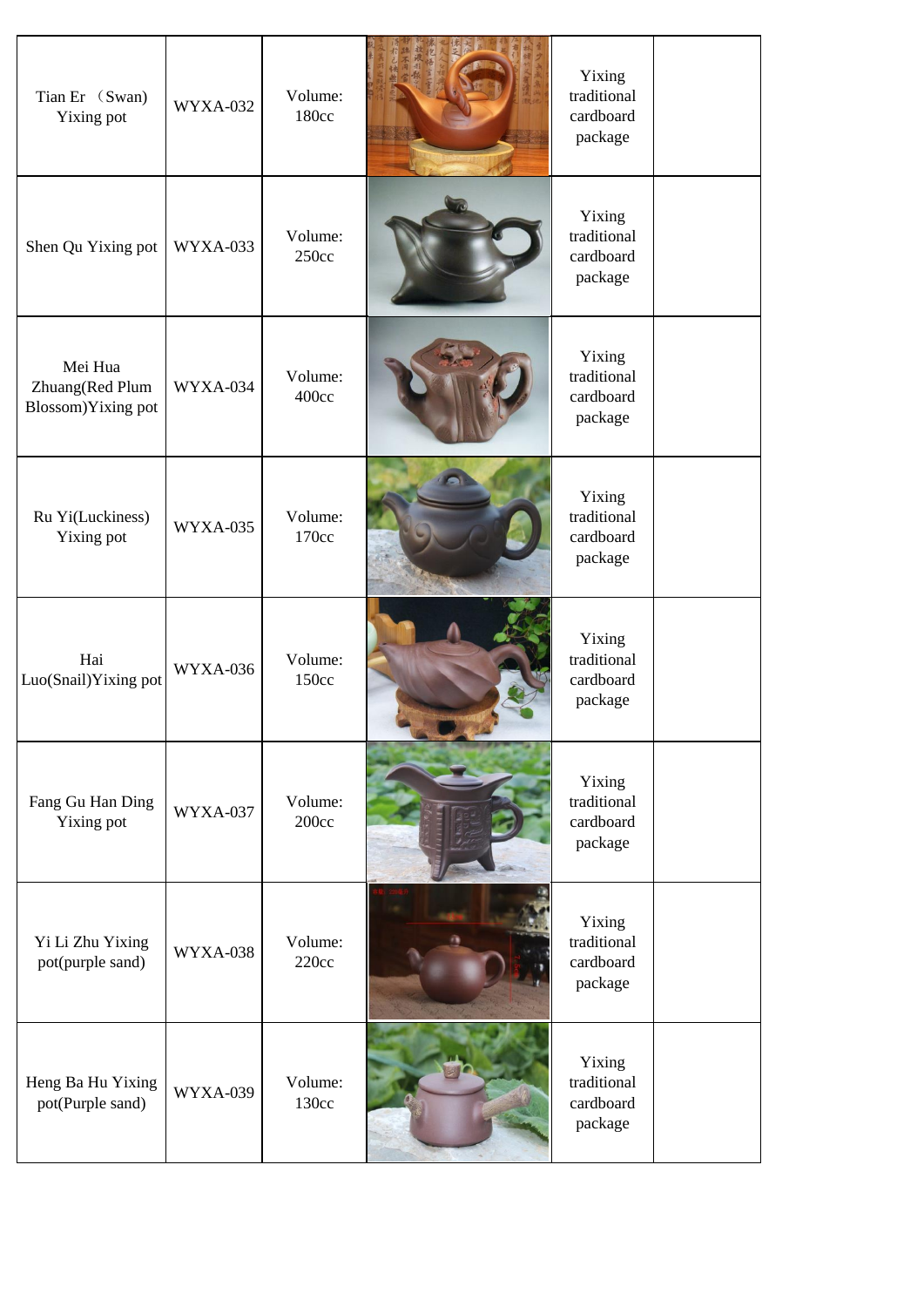| Cha Xiang(Aroma<br>Tea Calligraphy)<br>Yixin gpot       | WYXA-040 | Volume:<br>300cc | Yixing<br>traditional<br>cardboard<br>package |  |
|---------------------------------------------------------|----------|------------------|-----------------------------------------------|--|
| Fang Pi Wen Yixing<br>Pot(Purple sand clay)             | WYXA-041 | Volume:<br>200cc | Yixing<br>traditional<br>cardboard<br>package |  |
| Liu Fang Hu(purple<br>sand with Jiao clay)              | WYXA-043 | Volume:<br>190cc | Yixing<br>traditional<br>cardboard<br>package |  |
| Fei Xi Shi Yixing<br>Pot(purple sand with<br>Jiao clay) | WYXA-044 | Volume:<br>150cc | Yixing<br>traditional<br>cardboard<br>package |  |
| Nangua(Pumpkin)<br>Yixing pot(Duan<br>clay)             | WYXA-045 | Volume:<br>200cc | Yixing<br>traditional<br>cardboard<br>package |  |
| Ru Yi Yixing pot                                        | WYXA-046 | Volume:<br>250cc | Yixing<br>traditional<br>cardboard<br>package |  |
| Hu Lu Yixing<br>Pot(Qing Shui Clay)                     | WYXA-047 | Volume:<br>120cc | Yixing<br>traditional<br>cardboard<br>package |  |
| Yu Hu(Jade Pot)<br>Yixing pot (Qing<br>Shui Clay)       | WYXA-048 | Volume:<br>300cc | Yixing<br>traditional<br>cardboard<br>package |  |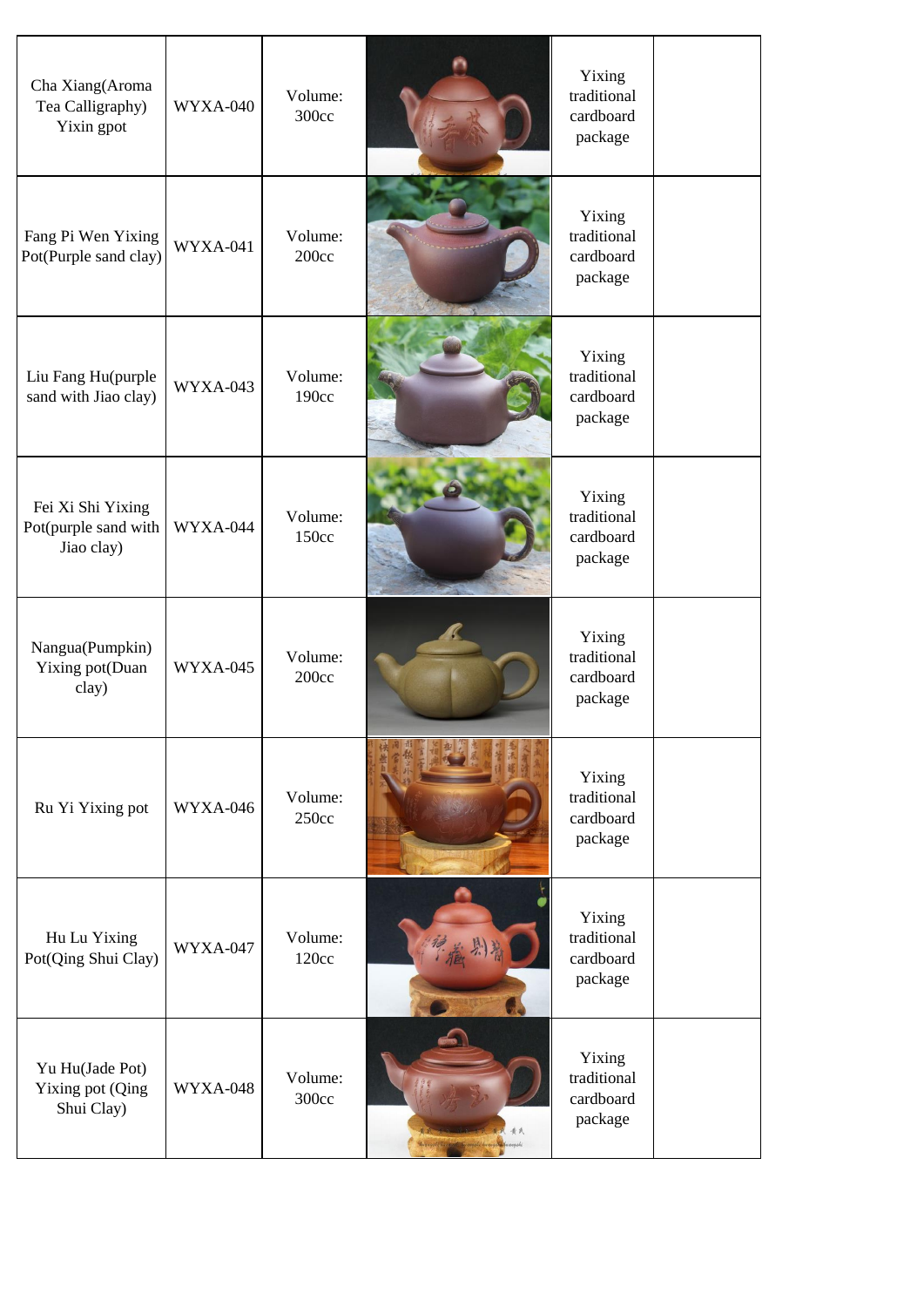| Mu Dan (Peony)<br>Yixing pot(Qing Shui<br>Clay)           | <b>WYXA-049</b> | Volume:<br>300cc | <mark>lu</mark> angshi | Yixing<br>traditional<br>cardboard<br>package |  |
|-----------------------------------------------------------|-----------------|------------------|------------------------|-----------------------------------------------|--|
| Xiao Du Hu(small<br>belly)Yixing<br>pot(Purple sand clay) | <b>WYXA-050</b> | Volume:<br>160cc |                        | Yixing<br>traditional<br>cardboard<br>package |  |
| <b>Two Butterflies</b><br>Yixing Pot(purple<br>sand clay) | <b>WYXA-051</b> | Volume:<br>190cc |                        | Yixing<br>traditional<br>cardboard<br>package |  |
| Tuo Qiu Yixing<br>pot(Duan clay)                          | <b>WYXA-052</b> | Volume:<br>180cc |                        | Yixing<br>traditional<br>cardboard<br>package |  |
| Zhu Bian Yixing<br>Pot(Duan Clay)                         | <b>WYXA-053</b> | Volume:<br>150cc |                        | Yixing<br>traditional<br>cardboard<br>package |  |
| MU Niu Shi<br>Piao(Qing Shui Clay)                        | WYXA-054        | Volume:<br>170cc |                        | Yixing<br>traditional<br>cardboard<br>package |  |
| Pan Hu(Duan Clay)<br>Yixing pot                           | <b>WYXA-055</b> | Volume:<br>260cc |                        | Yixing<br>traditional<br>cardboard<br>package |  |
| Pu Tao(Grape)<br>Yixing pot                               | <b>WYXA-056</b> | Volume:<br>190cc | ÷n c                   | Yixing<br>traditional<br>cardboard<br>package |  |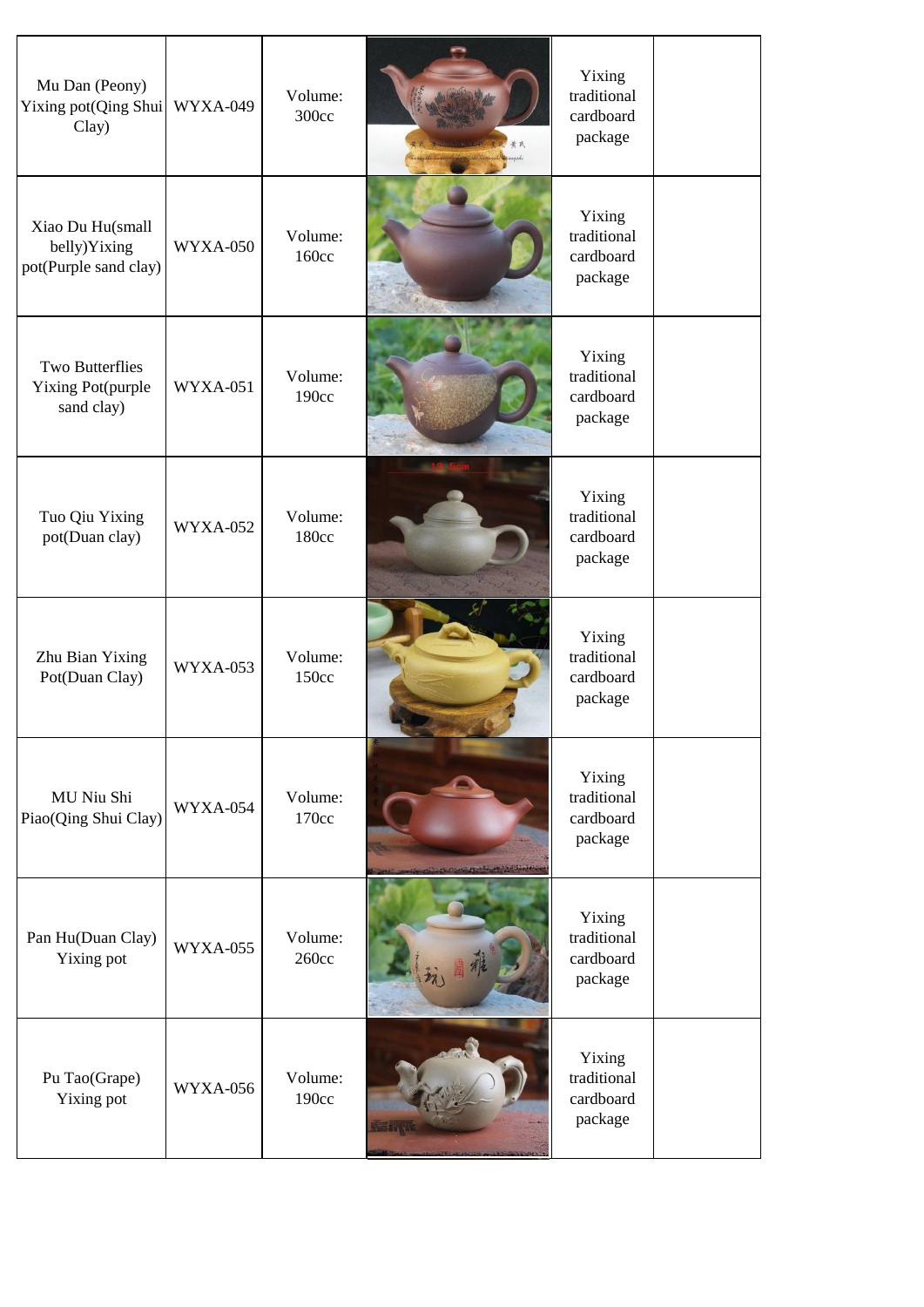| Wan Hu(Bowl shape)<br>Yixing pot(Di Chao<br>Qing clay)                                                            | <b>WYXA-057</b> | Volume:<br>110cc                                    |                 | Yixing<br>traditional<br>cardboard<br>package |  |
|-------------------------------------------------------------------------------------------------------------------|-----------------|-----------------------------------------------------|-----------------|-----------------------------------------------|--|
| Long Dan(Dragon<br>egg) Yixing pot                                                                                | <b>WYXA-058</b> | Volume:<br>290cc                                    |                 | Yixing<br>traditional<br>cardboard<br>package |  |
| De Zhong calligraphy<br>Yixing pot                                                                                | <b>WYXA-059</b> | Volume:<br>220cc                                    |                 | Yixing<br>traditional<br>cardboard<br>package |  |
| Gu Hu(Nan De Hu<br>Tu) Yixing pot(Duan<br>clay)                                                                   | <b>WYXA-060</b> | Volume:<br>170cc                                    |                 | Yixing<br>traditional<br>cardboard<br>package |  |
| Butterfly flying Ti<br>Lian Hu(Duan clay)                                                                         | <b>WYXA-061</b> | Volume:<br>210cc                                    |                 | Yixing<br>traditional<br>cardboard<br>package |  |
| Yixing teaware travel<br>set (one pot, one<br>pitcher, one filter, six<br>cups, one tea cloth<br>and bamboo tray) | <b>WYXA-062</b> | $26 \times 22 \times 11$ cm                         | <b>** Q</b>     | Yixing<br>traditional<br>cardboard<br>package |  |
| Yixing teaware travel<br>set (one pot, one<br>pitcher, four cups,<br>and bamboo tray)                             | <b>WYXA-063</b> | $24\times18.5\times$<br>11cm                        | angshi huangshi | Yixing<br>traditional<br>cardboard<br>package |  |
| Yixing teaware travel<br>set-dark(one pot,<br>three $cups + one$<br>Yixing clay tray)                             | WYXA-064        | Volume:<br>150CC Yixing<br>tray<br>H:6cm;<br>W:16cm | 移行最佳茶具          | Yixing<br>traditional<br>cardboard<br>package |  |